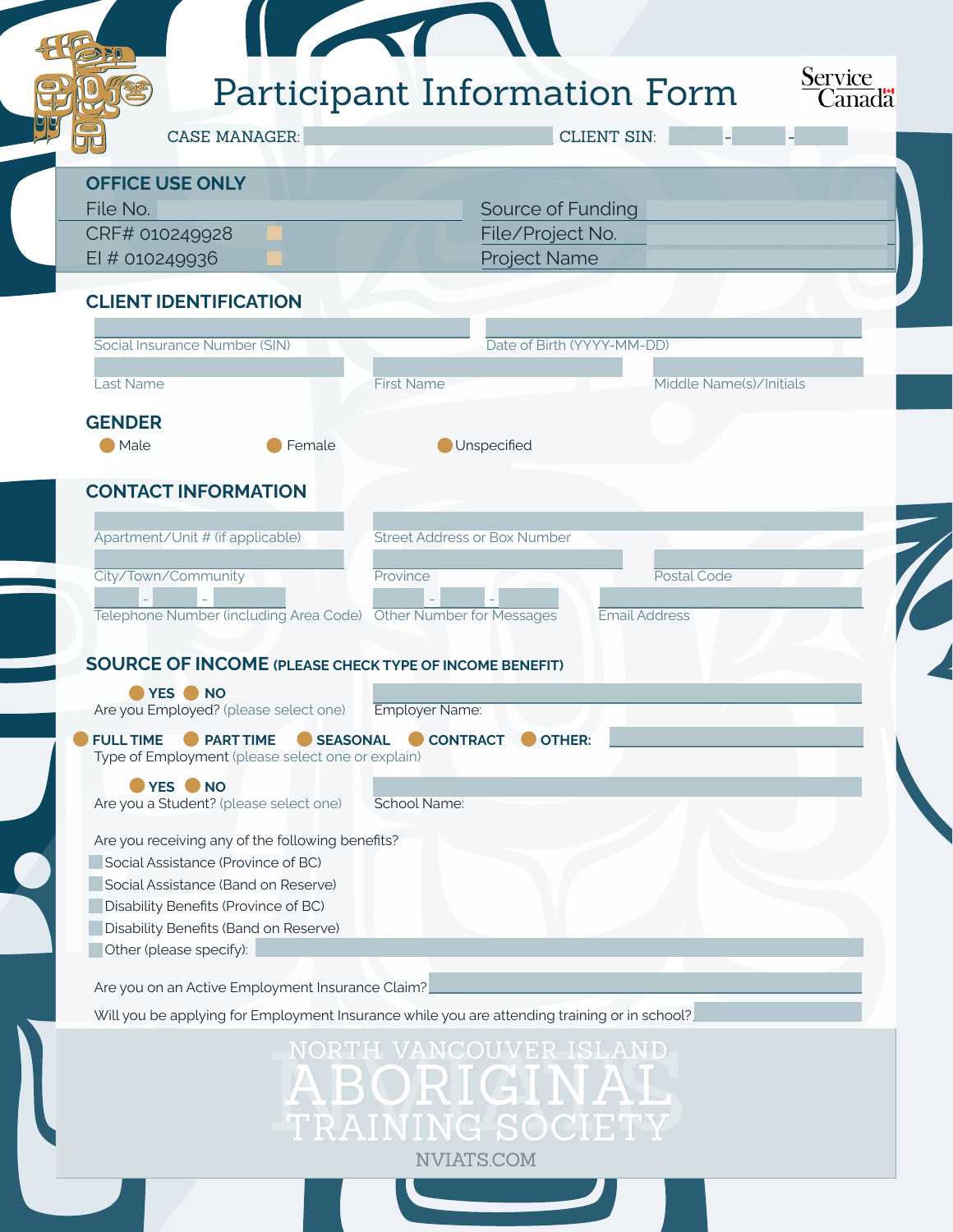|                                                                                 |           | Participant Information Form                                                | Service<br>$C$ anadä |
|---------------------------------------------------------------------------------|-----------|-----------------------------------------------------------------------------|----------------------|
| <b>CASE MANAGER:</b>                                                            |           | <b>CLIENT SIN:</b>                                                          |                      |
| <b>LANGUAGES SPOKEN</b>                                                         |           |                                                                             |                      |
|                                                                                 |           |                                                                             |                      |
| Preferred Language                                                              |           |                                                                             |                      |
| <b>ABORIGINAL GROUP</b>                                                         | <b>ON</b> | <b>OFF RESERVE</b> (please select one)                                      |                      |
| Registered (status) Indian:                                                     |           |                                                                             |                      |
| Non-status<br>Métis                                                             | Treaty #  | <b>Band Province</b><br><b>Band Name</b>                                    |                      |
| Inuit                                                                           |           |                                                                             |                      |
|                                                                                 |           |                                                                             |                      |
| <b>DISABILITY</b>                                                               |           |                                                                             |                      |
| NO <b>YES</b> (if yes, please specify):                                         |           |                                                                             |                      |
| <b>MARITAL STATUS</b>                                                           |           |                                                                             |                      |
| Married / Equivalent                                                            | Single    | Divorced<br>Widowed                                                         | Separated            |
|                                                                                 |           |                                                                             |                      |
|                                                                                 |           |                                                                             |                      |
| <b>NUMBER OF DEPENDANT CHILDREN</b>                                             |           | <b>CHILDCARE NEED</b>                                                       |                      |
|                                                                                 | <b>NO</b> | <b>YES</b>                                                                  | <b>YES</b>           |
| Do you have child(ren)?                                                         |           | Is childcare required for this Action Plan? • NO                            |                      |
| If yes, how many are under 18 years?                                            |           |                                                                             |                      |
|                                                                                 |           | WHAT MAY BE GETTING IN THE WAY OF YOU FINDING WORK? (CHOOSE ALL THAT APPLY) |                      |
| None                                                                            |           |                                                                             |                      |
| Lack of Labour Force Attachment                                                 |           | Lack of Work Experience                                                     |                      |
| Lack of Transportation                                                          |           | Language                                                                    |                      |
| Remoteness                                                                      |           | Education                                                                   |                      |
| Economic                                                                        |           | Dependant Care                                                              |                      |
| Lack of Marketable Skills                                                       |           | Physical, Emotional or Mental Health                                        |                      |
| Other Barrier Not Listed Above, Please Specify:                                 |           |                                                                             |                      |
|                                                                                 |           |                                                                             |                      |
| Do you have a valid Drivers License? Class:                                     |           |                                                                             |                      |
|                                                                                 |           |                                                                             |                      |
| <b>EDUCATION LEVEL (HIGHEST LEVEL OF EDUCATION ATTAINED)</b>                    |           |                                                                             |                      |
| No Formal Education                                                             |           | Province/Territory in which highest level of education was attained         |                      |
| Up to Grade 7 - 8 (Secondary I = Grade 8)                                       |           |                                                                             |                      |
| Grade 9 - 10 (Secondary II - III)                                               |           | College, CEGEP, or Other Non-University Certificate or Diploma              |                      |
| Grade 11 - 12 (Secondary IV - V)                                                |           | University Certificate or Diploma                                           |                      |
| Secondary School Diploma or GED                                                 |           | University - Bachelors Degree                                               |                      |
| Some Post-Secondary Training<br>Apprenticeship or Trades Certificate or Diploma |           | University - Masters Degree<br>University - Doctorate                       |                      |

ABORIGINAL<br>TRAINING SOCIETY NVIATS.COM